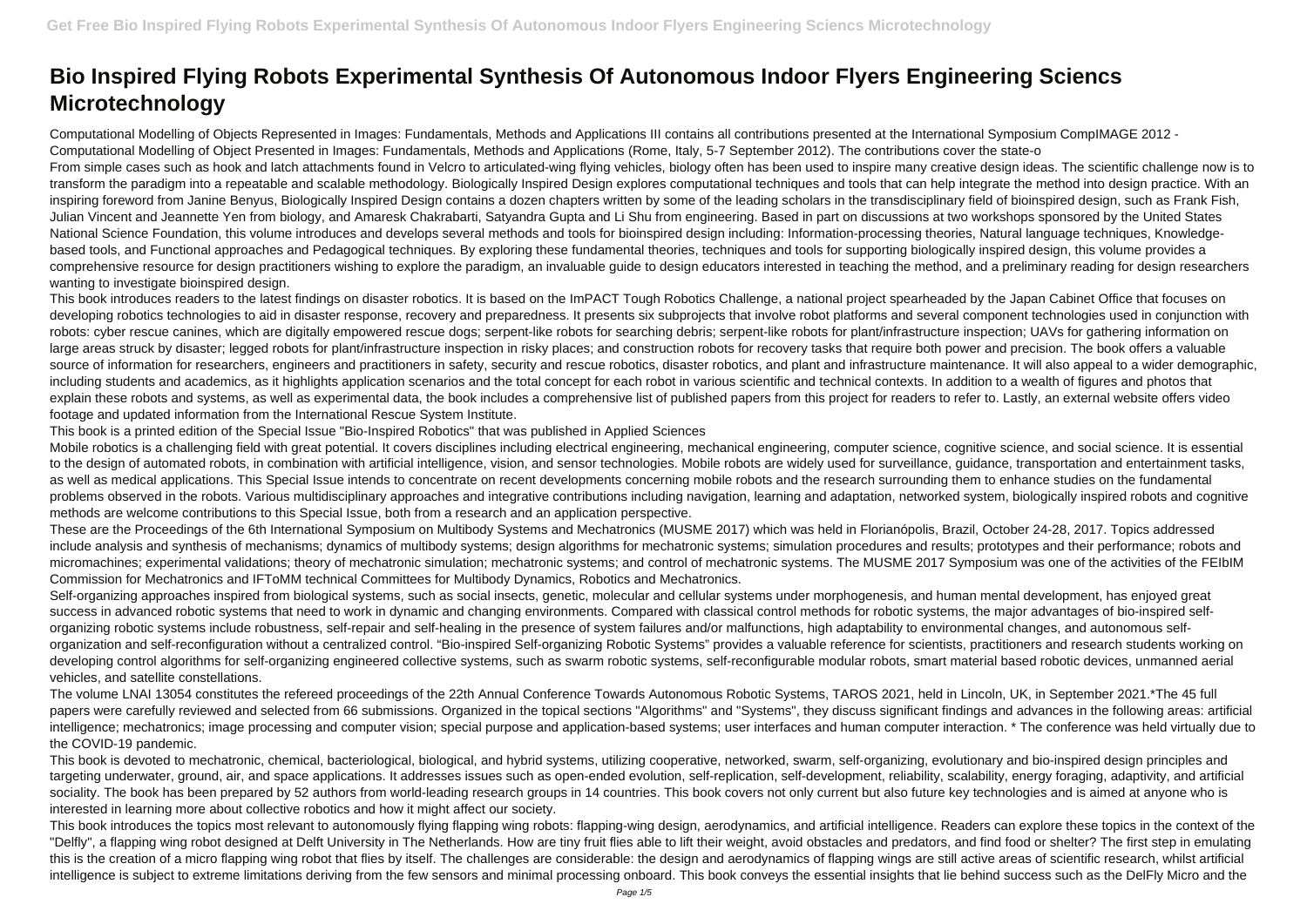DelFly Explorer. The DelFly Micro, with its 3.07 grams and 10 cm wing span, is still the smallest flapping wing MAV in the world carrying a camera, whilst the DelFly Explorer is the world's first flapping wing MAV that is able to fly completely autonomously in unknown environments. The DelFly project started in 2005 and ever since has served as inspiration, not only to many scientific flapping wing studies, but also the design of flapping wing toys. The combination of introductions to relevant fields, practical insights and scientific experiments from the DelFly project make this book a must-read for all flapping wing enthusiasts, be they students, researchers, or engineers.

The Earth has limited material and energy resources while these resources in space are virtually unlimited. Further development of humanity will require going beyond our planet and exploring of extraterrestrial resources and sources of unlimited power. Thus far, all missions to asteroids have been motivated by scientific exploration. However, given recent advancements in various space technologies, mining asteroids for resources is becoming ever more feasible. A significant portion of asteroids value is derived from their location; the required resources do not need to be lifted at a great expense from the surface of the Earth. Resources derived from Asteroid not only can be brought back to Earth but could also be used to sustain human exploration of space and permanent settlements in space. This book investigates asteroids' prospective energy and material resources. It is a collection of topics related to asteroid exploration, and utilization. It presents past and future technologies and solutions to old problems that could become reality in our life time. The book therefore is a great source of condensed information for specialists involved in current and impending asteroid-related activities and a good starting point for space researchers, inventors, technologists and potential investors. Written for researchers, engineers, and businessmen interested in asteroids' exploration and exploitation. Keywords: Asteroids, Asteroid exploration, Asteroid exploitation, Energy sources, Space Resources, Material Resources, In-Situ Resource Utilization, Mining This book constitutes the refereed proceedings of six workshops collocated with the 13th International Conference on Ad-Hoc Networks and Wireless, ADHOC-NOW Workshops 2014, held in Benidorm, Spain, in June 2014. The 25 revised full papers presented were carefully reviewed and selected from 59 submissions. The papers address the following topics: emerging technologies for smart devices; marine sensors and systems; multimedia wireless ad hoc networks; security in ad hoc networks; smart sensor protocols and algorithms; wireless sensor, actuator and robot networks. Motor control has established itself as an area of scientific research characterized by a multi-disciplinary approach. The book offers a collection of chapters written by the most prominent researchers in the field.

State-of-the-art overview on bioepoxy polymers as well as their blends and composites -- covering all aspects from fundamentals to applications! Bioepoxy polymers is an emerging area and have attracted more and more attention due to their biodegradability and good thermo-mechanical performance. In recent years, research progress has been made in synthesis, processing, characterization, and applications of bioepoxy blends and composites. Bioepoxy polymers are very promising candidates to replace the traditional thermosetting nonbiodegradable polymers. Bio-Based Epoxy Polymers, Blends and Composites summaries recent research progress on bioepoxy polymers as well as their blends and composites. It covers aspects from synthesis, processing, various characterization techniques to broad spectrum of applications. It provides a correlation of physical properties with macro, micro and nanostructures of the materials. Moreover, research trends, future directions, and opportunities are also discussed. Attracts attention: Bioepoxy polymers are environmentally friendly and considered as a promising candidate to replace the traditional thermosetting nonbiodegradable polymers Highly applicationoriented: Bioepoxy polymers can be used in a broad range of applications such as polymer foams, construction, aerospace, automobiles, self-healing systems One-stop reference: Covers all aspects of bioepoxy polymer, their blends and composites, such as synthesis, properties, processing, characterization and applications Broad audience: Attracts attention from both academia and industry This volume presents a collection of papers presented at the 15th International Symposium of Robotic Research (ISRR). ISRR is the biennial meeting of the International Foundation of Robotic Research (IFRR) and its 15th edition took place in Flagstaff, Arizona on December 9 to December 12, 2011. As for the previous symposia, ISRR 2011 followed up on the successful concept of a mixture of invited contributions and open submissions. Therefore approximately half of the 37 contributions were invited contributions from outstanding researchers selected by the IFRR officers and the program committee, and the other half were chosen among the open submissions after peer review. This selection process resulted in a truly excellent technical program which featured some of the very best of robotic research. The program was organized around oral presentation in a single-track format and included for the first time a small number of interactive presentations. The symposium contributions contained in this volume report on a variety of new robotics research results covering a broad spectrum including perception, manipulation, grasping, vehicles and design, navigation, control and integration, estimation and SLAM. The International Symposium on Experimental Robotics (ISER) is a series of bi-annual meetings which are organized in a rotating fashion around North America, Europe and Asia/Oceania. The goal of ISER is to provide a forum for research in robotics that focuses on the novelty of theoretical contributions validated by experimental results. This unique reference presents the latest advances in robotics, with ideas that are conceived conceptually and have been explored experimentally. The Science of Forensic Entomology builds a foundation of biological and entomological knowledge that equips the student to be able to understand and resolve questions concerning the presence of specific insects at a crime scene, in which the answers require deductive reasoning, seasoned observation, reconstruction and experimentation—features required of all disciplines that have hypothesis testing at its core. Each chapter addresses topics that delve into the underlying biological principles and concepts relevant to the insect biology that forms the bases for using insects in matters of legal importance. The book is more than an introduction to forensic entomology as it offers in depth coverage of non-traditional topics, including the biology of maggot masses, temperature tolerances of necrophagous insects; chemical attraction and communication; reproductive strategies of necrophagous flies; archaeoentomology, and use of insects in modern warfare (terrorism). As such it will enable advanced undergraduate and postgraduate students the opportunity to gain a sound knowledge of the principles, concepts and methodologies necessary to use insects and other arthropods in a wide range of legal matters.

This book constitutes the proceedings of the 5th International Conference on Biomimetic and Biohybrid Systems, Living Machines 2016, held in Edinburgh, UK, in July 2016. The 34 full and 27 short papers presented in this volume were carefully reviewed and selected from 63 submissions.The theme of the conference encompasses biomimetic methods for manufacture, repair and recycling inspired by natural processes such as reproduction, digestion, morphogenesis and metamorphosis.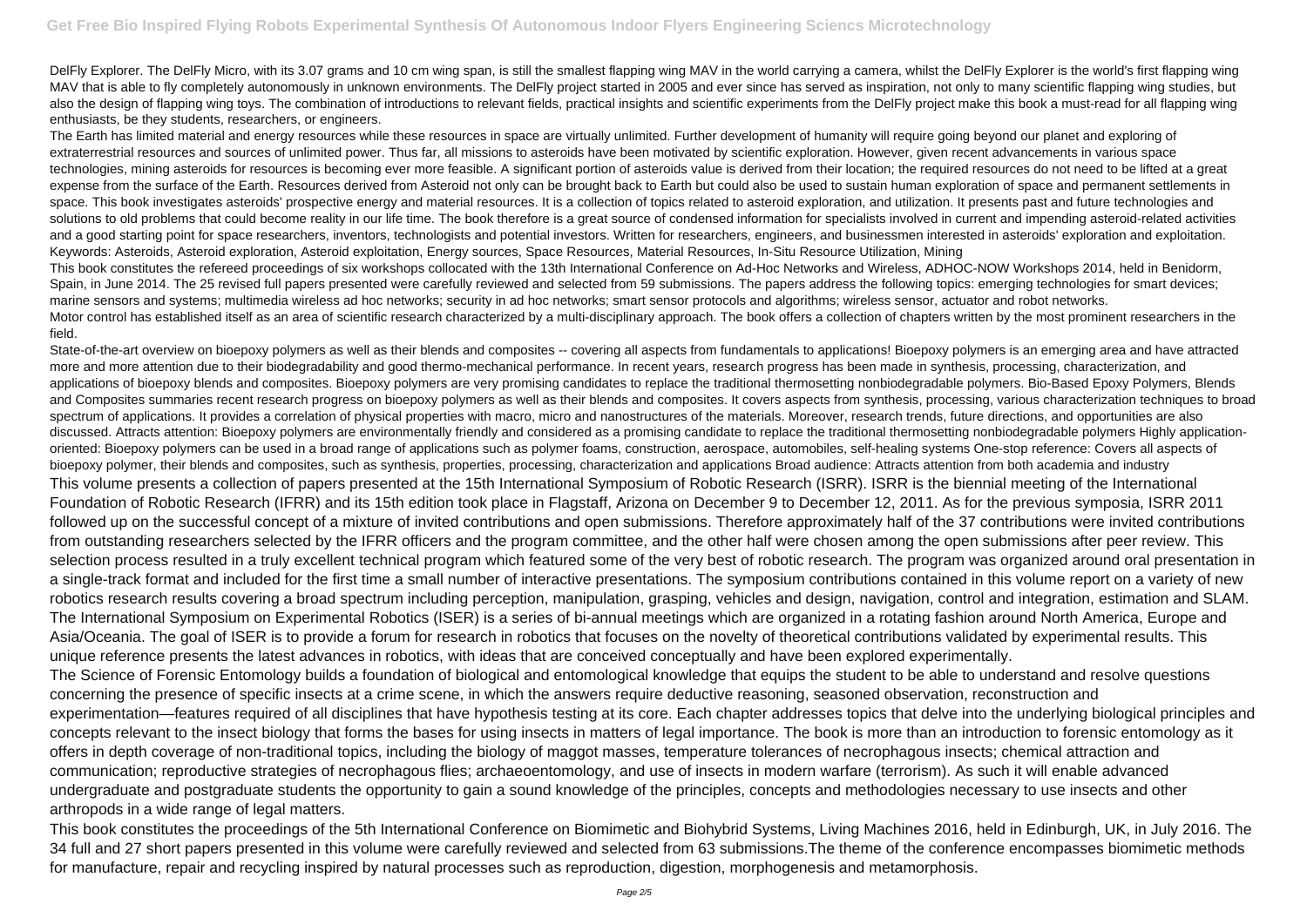## Bio-inspired Flying RobotsExperimental Synthesis of Autonomous Indoor FlyersEPFL Press

self-assembly and responsiveness of cellular systems; the biomineral formation in bacteria, plants, invertebrates, and vertebrates; the multi-layer structure of skin; the organization of tissue fibers; DNA structures with metal-mediated artificial base pairs; and the anisotropic microstructure of jellyfish mesogloea. In this volume, sensor and microfluidic technologies combined with surface patterning are explored for the diagnosis and monitoring of diseases. The high throughput combinatorial testing of biomaterials in regenerative medicine is also covered. The second volume presents nature-oriented studies and developments in the field of electromechanical devices and systems. ISRR, the "International Symposium on Robotics Research", is one of robotics pioneering Symposia, which has established over the past two decades some of the field's most fundamental and lasting contributions. This book presents the results of the seventeenth edition of "Robotics Research" ISRR15, offering a collection of a broad range of topics in robotics. The content of the contributions provides a wide coverage of the current state of robotics research.: the advances and challenges in its theoretical foundation and technology basis, and the developments in its traditional and new emerging areas of applications. The diversity, novelty, and span of the work unfolding in these areas reveal the field's increased maturity and expanded scope and define the state of the art of robotics and its future direction.

The second edition of a comprehensive introduction to all aspects of mobile robotics, from algorithms to mechanisms. Mobile robots range from the Mars Pathfinder mission's teleoperated Sojourner to the cleaning robots in the Paris Metro. This text offers students and other interested readers an introduction to the fundamentals of mobile robotics, spanning the mechanical, motor, sensory, perceptual, and cognitive layers the field comprises. The text focuses on mobility itself, offering an overview of the mechanisms that allow a mobile robot to move through a real world environment to perform its tasks, including locomotion, sensing, localization, and motion planning. It synthesizes material from such fields as kinematics, control theory, signal analysis, computer vision, information theory, artificial intelligence, and probability theory. The book presents the techniques and technology that enable mobility in a series of interacting modules. Each chapter treats a different aspect of mobility, as the book moves from low-level to high-level details. It covers all aspects of mobile robotics, including software and hardware design considerations, related technologies, and algorithmic techniques. This second edition has been revised and updated throughout, with 130 pages of new material on such topics as locomotion, perception, localization, and planning and navigation. Problem sets have been added at the end of each chapter. Bringing together all aspects of mobile robotics into one volume, Introduction to Autonomous Mobile Robots can serve as a textbook or a working tool for beginning practitioners. Curriculum developed by Dr. Robert King, Colorado School of Mines, and Dr. James Conrad, University of North Carolina-Charlotte, to accompany the National Instruments LabVIEW Robotics Starter Kit, are available. Included are 13 (6 by Dr. King and 7 by Dr. Conrad) laboratory exercises for using the LabVIEW Robotics Starter Kit to teach mobile robotics concepts.

Keywords: Biomimetics Robotics Biomimetic intelligence Biomimetic robotics Biomimetics is the development of novel theories and technologies by emulating the models and systems of nature. The transfer of function from biological science into engineering promotes emerging research areas across many disparate disciplines. Recently, advances in biomimetic intelligence and robotics have gained great popularity. Biomimetic robotics are designed with biological characteristics and functions to be applied in different scenarios, such as humanoid robots in the home environment, quadruped robots in the field, and bird-like flying robots in the sky. Biomimetic intelligence aims to solve many complex problems by studying the principles of biological systems, resulting in a series of efficient algorithms, such as the genetic algorithm and neural network. Biomimetic intelligence further facilitates the performance of biomimetic robotics, making it possible to be deployed in more and more practical applications.

A comprehensive introduction to new approaches in artificial intelligence and robotics that are inspired by self-organizing biological processes and structures. New approaches to artificial intelligence spring from the idea that intelligence emerges as much from cells, bodies, and societies as it does from evolution, development, and learning. Traditionally, artificial intelligence has been concerned with reproducing the abilities of human brains; newer approaches take inspiration from a wider range of biological structures that that are capable of autonomous selforganization. Examples of these new approaches include evolutionary computation and evolutionary electronics, artificial neural networks, immune systems, biorobotics, and swarm intelligence—to mention only a few. This book offers a comprehensive introduction to the emerging field of biologically inspired artificial intelligence that can be used as an upper-level text or as a reference for researchers. Each chapter presents computational approaches inspired by a different biological system; each begins with background information about the biological system and then proceeds to develop computational models that make use of biological concepts. The chapters cover evolutionary computation and electronics; cellular systems; neural systems, including neuromorphic engineering; developmental systems; immune systems; behavioral systems—including several approaches to robotics, including behavior-based, bio-mimetic, epigenetic, and evolutionary robots; and collective systems, including swarm robotics as well as cooperative and competitive co-evolving systems. Chapters end with a concluding overview and suggested reading.

Flying insects are intelligent micromachines capable of exquisite maneuvers in unpredictable environments. Understanding these systems advances our knowledge of flight control, sensor suites, and unsteady aerodynamics, which is of crucial interest to engineers developing intelligent flying robots or micro air vehicles (MAVs). The insights we gain when synthesizing bioinspired systems can in turn benefit the fields of neurophysiology, ethology and zoology by providing real-life tests of the proposed models. This book was written by biologists and engineers leading the research in this crossdisciplinary field. It examines all aspects of the mechanics, technology and intelligence of insects and insectoids. After introductory-level overviews of flight control in insects, dedicated chapters focus on the development of autonomous flying systems using biological principles to sense their surroundings and autonomously navigate. A significant part of the book is dedicated to the mechanics and control of flapping wings both in insects and artificial systems. Finally hybrid locomotion, energy harvesting and manufacturing of small flying robots are covered. A particular feature of the book is the depth on realization topics such as control engineering, electronics, mechanics, optics, robotics and manufacturing. This book will be of interest to academic and industrial researchers engaged with theory and engineering in the domains of aerial robotics, artificial intelligence, and entomology.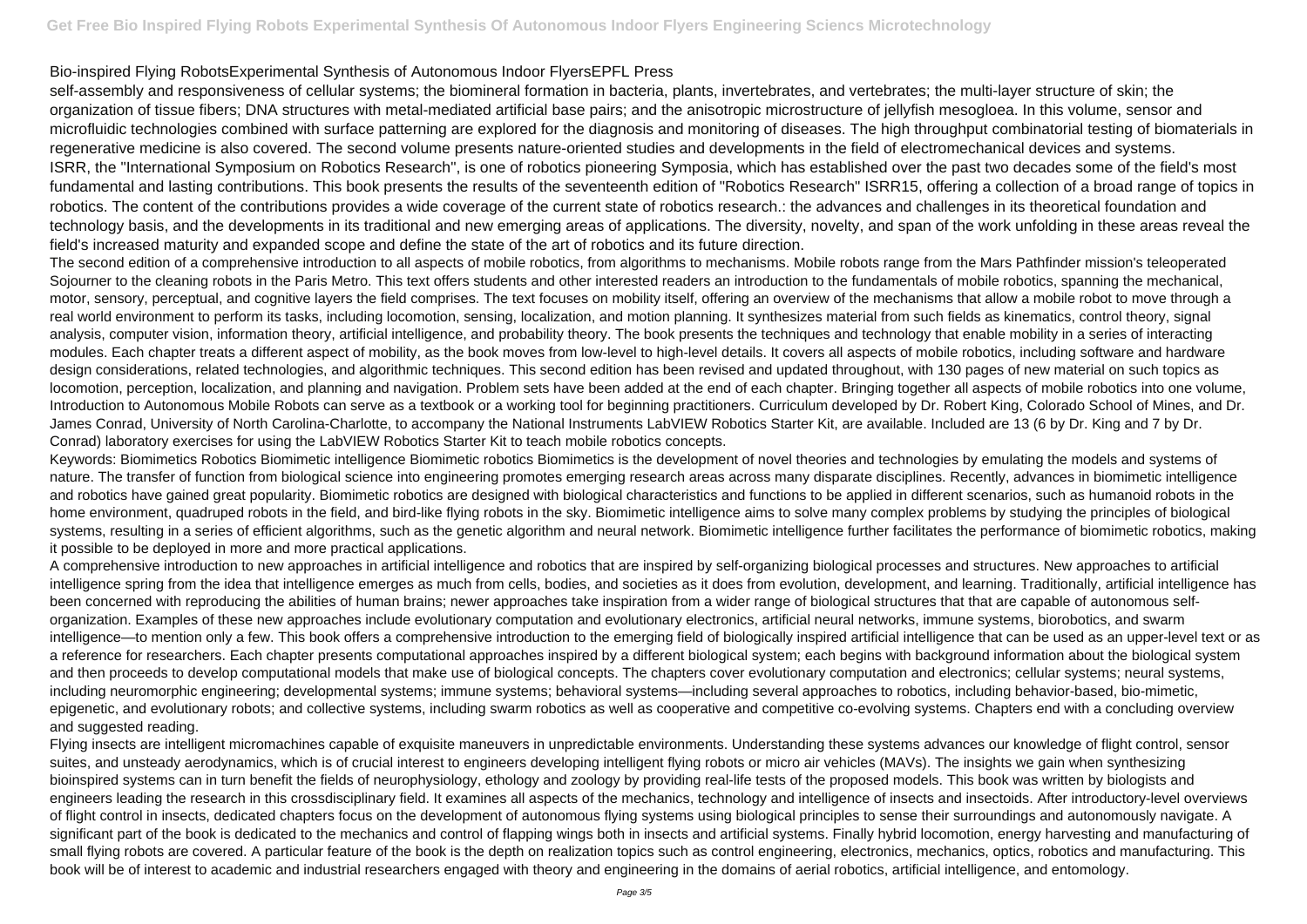"This book argues that computational models in behavioral neuroscience must be taken with caution, and advocates for the study of mathematical models of existing theories as complementary to neuro-psychological models and computational models"--

Flapping wing vehicles (FWVs) have unique flight characteristics and the successful flight of such a vehicle depends upon efficient design of the flapping mechanisms while keeping the minimum weight of the structure. Flapping Wing Vehicles: Numerical and Experimental Approach discusses design and kinematic analysis of various flapping wing mechanisms, measurement of flap angle/flapping frequency, and computational fluid dynamic analysis of motion characteristics including manufacturing techniques. The book also includes wind tunnel experiments, highspeed photographic analysis of aerodynamic performance, soap film visualization of 3D down washing, studies on the effect of wing rotation, figure-of-eight motion characteristics, and more. Features Covers all aspects of FWVs needed to design one and understand how and why it flies Explains related engineering practices including flapping mechanism design, kinematic analysis, materials, manufacturing, and aerodynamic performance measures using wind tunnel experiments Includes CFD analysis of 3D wing profile, formation flight of FWVs, and soap film visualization of flapping wings Discusses dynamics and image-based control of a group of ornithopters Explores indigenous PCB design for achieving altitude and attitude control This book is aimed at researchers and graduate students in mechatronics, materials, aerodynamics, robotics, biomimetics, vehicle design and MAV/UAV.

The advance in robotics has boosted the application of autonomous vehicles to perform tedious and risky tasks or to be cost-effective substitutes for their - man counterparts. Based on their working environment, a rough classi cation of the autonomous vehicles would include unmanned aerial vehicles (UAVs), - manned ground vehicles (UGVs), autonomous underwater vehicles (AUVs), and autonomous surface vehicles (ASVs). UAVs, UGVs, AUVs, and ASVs are called UVs (unmanned vehicles) nowadays. In recent decades, the development of - manned autonomous vehicles have been of great interest, and different kinds of autonomous vehicles have been studied and developed all over the world. In part- ular, UAVs have many applications in emergency situations; humans often cannot come close to a dangerous natural disaster such as an earthquake, a ood, an active volcano, or a nuclear disaster. Since the development of the rst UAVs, research efforts have been focused on military applications. Recently, however, demand has arisen for UAVs such as aero-robotsand ying robotsthat can be used in emergency situations and in industrial applications. Among the wide variety of UAVs that have been developed, small-scale HUAVs (helicopter-based UAVs) have the ability to take off and land vertically as well as the ability to cruise in ight, but their most importantcapability is hovering. Hoveringat a point enables us to make more eff- tive observations of a target. Furthermore, small-scale HUAVs offer the advantages of low cost and easy operation.

Tens of thousands of different animal species live on this planet, having survived for millions of years through adaptation and evolution, which has given them a vast variety of structures and functions. Biomechanical studies of animals swimming and flying can aid understanding of the mechanisms that enable them to move effectively and efficiently in fluids . Based on such understandings and analyses, we can aim to develop environmentally friendly machines that emulate these natu ral movements. The Earth Summit in Rio de Janeiro in 1992 agreed major treaties on biological diversity, addressing the comb ined issues of environmental protection and fair and equitable economic development. With regard to coastal environments, increasing biological diversity has begun to play an important role in reestablishing stable and sustainable ecosystems. This approach has begun to influence research into the behavior of aquatic species, as an understanding of the history of an individual aquatic species is indispensable in constructing an environmental assessment mod el that includes the physical, chemical, and biological effects of that species . From an engineering viewpoint, studying nature's biological diversity is an opportunity to reconsider mechanical systems that were systematically constructed in the wake of the Industrial Revolution. We have been accumulating knowledge of the sys tems inherent in biological creatures and using that knowledge to create new, envi ronmentally friendly technologies.

This book demonstrates how bio-inspiration can lead to fully autonomous flying robots without relying on external aids. Most existing aerial robots fly in open skies, far from obstacles, and rely on external beacons, mainly GPS, to localise and navigate. However, these robots are not able to fly at low altitude or in confined environments, and yet this poses absolutely no difficulty to insects. Indeed, flying insects display efficient flight control capabilities in complex environments despite their limited weight and relatively tiny brain size. From sensor suite to control strategies, the literature on flying insects is reviewed from an engineering perspective in order to extract useful principles that are then applied to the synthesis of artificial indoor flyers. Artificial evolution is also utilised to search for alternative control systems and behaviors that match the constraints of small flying robots. Specifically, the basic sensory modalities of insects, vision, gyroscopes and airflow sense, are applied to develop navigation controllers for indoor flying robots. These robots are capable of mapping sensor information onto actuator commands in real time to maintain altitude, stabilize the course and avoid obstacles. The most prominent result of this novel approach is a 10-gram microflyer capable of fully autonomous operation in an officesized room using fly-inspired vision, inertial and airspeed sensors. This book is intended for all those interested in autonomous robotics, in academia and industry. Engineered Biomimicry covers a broad range of research topics in the emerging discipline of biomimicry. Biologically inspired science and technology, using the principles of math and physics, has led to the development of products as ubiquitous as VelcroTM (modeled after the spiny hooks on plant seeds and fruits). Readers will learn to take ideas and concepts like this from nature, implement them in research, and understand and explain diverse phenomena and their related functions. From bioinspired computing and medical products to biomimetic applications like artificial muscles, MEMS, textiles and vision sensors, Engineered Biomimicry explores a wide range of technologies informed by living natural systems. Engineered Biomimicry helps physicists, engineers and material scientists seek solutions in nature to the most pressing technical problems of our times, while providing a solid understanding of the important role of biophysics. Some physical applications include adhesion superhydrophobicity and self-cleaning, structural coloration, photonic devices, biomaterials and composite materials, sensor systems, robotics and locomotion, and ultra-lightweight structures. Explores biomimicry, a fast-growing, cross-disciplinary field in which researchers study biological activities in nature to make critical advancements in science and engineering Introduces bioinspiration, biomimetics, and bioreplication, and provides biological background and practical applications for each Cutting-edge topics include bio-inspired robotics, microflyers, surface modification and more

Master simple to advanced biomaterials and structures with this essential text. Featuring topics ranging from bionanoengineered materials to bio-inspired structures for spacecraft and bio-